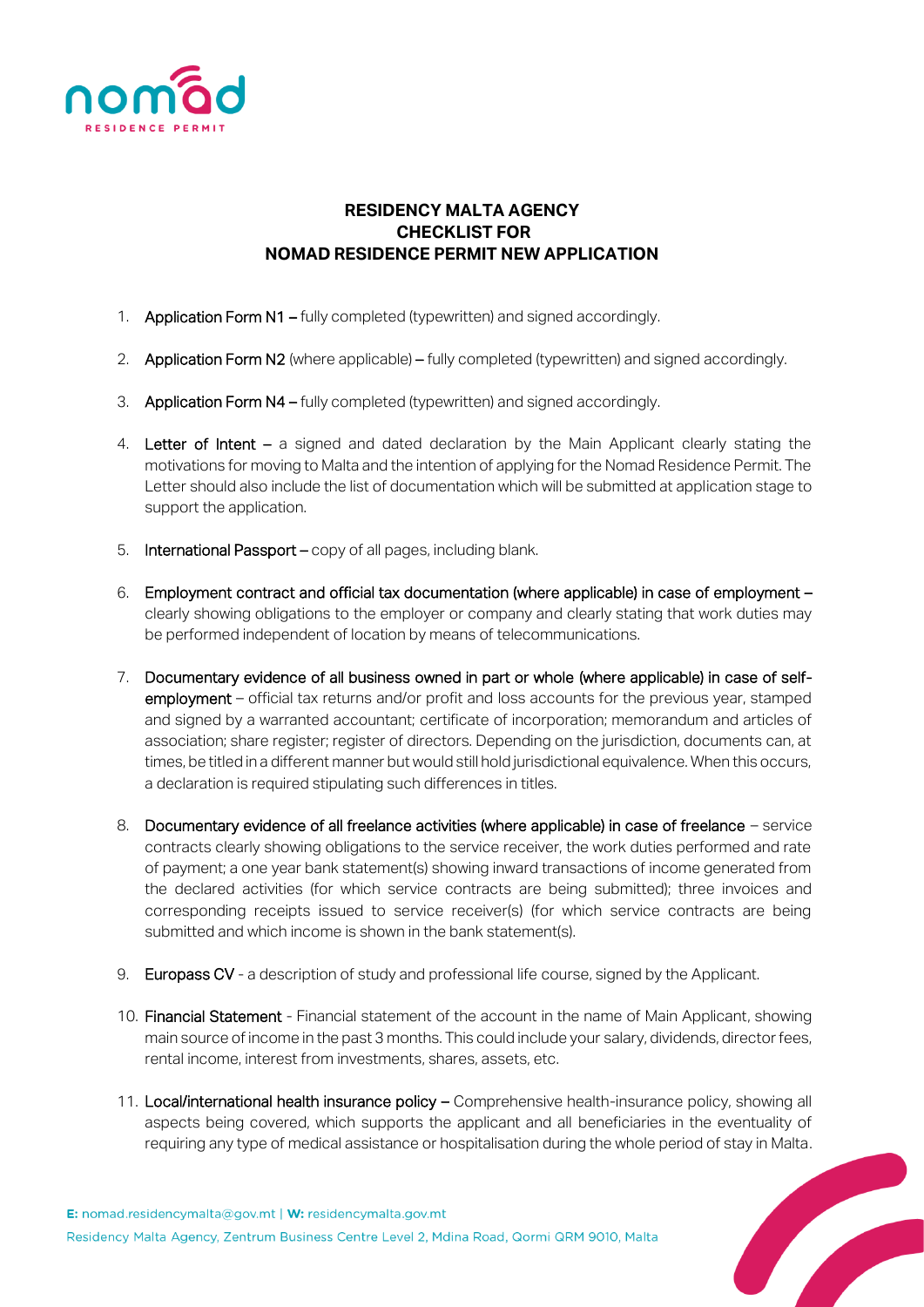

If any of the beneficiaries travels within the Schengen Area, they are requested to apply for a separate travel insurance covering their stay.

- 12. Health declaration a signed and dated declaration by the Main Applicant stating that he/she will provide and pay for any expense not covered by the health insurance policy for himself/herself and each additional family member.
- 13. Marriage Certificate (where applicable) this certificate is required for each married couple included in the application.
- 14. Birth Certificate of family members (where applicable) a copy of the original birth certificate is required for each additional dependant.
- 15. Change of Name Documents (where applicable) In the event that the Main Applicant and/or any of his/her dependants has/have undergone an official name/surname change,
- 16. Affidavit of Dependency (where applicable) Main Applicant must provide an affidavit of dependency for each dependant over 18 years of age on date of application. The affidavit must declare that at the time of application, the said dependant is principally physically or economically dependent on main applicant, hence satisfying the requirements for dependency.
- 17. Award of custody/guardianship (where applicable) in case where a court/legal judgement would have given the custody/guardianship of a minor dependant, the relative documentation must be provided. For example, if a parent would have been given sole custody, the court/legal ruling granting such sole custody must be attached.
- 18. Proof of Accommodation Main Applicant will be requested to submit a proof of address where he/she will be staying once application is approved by the Agency. This should clearly show the name of the applicant(s) and the duration of the stay.

## Notes to applicants:

Handwritten forms will not be accepted. Signatures are to be made manually and using blue ink only.

All supporting documentation must be submitted in English. Any documents not in the English language must be accompanied by any official translation into English. Translations must be prepared by a professional translator (officially accredited by a court of law), a government agency, an international organisation, or a similar official institution. The translator should include their full name, date, residential or business address, telephone number, email address and website. If the translation is prepared by a company whose sole or main business is doing professional translation, paper bearing the company letterhead should be utilised, thus providing all details relevant to the firm which produced the translation. The translation must be signed and stamped by at least one authorised signatory of the translating company.

A national visa of 180 days will be issued to successful applicants who need a visa to enter Malta. Those who wish to prolong their stay and successful applicants who do not require a visa to enter Malta will be issued with a Nomad Residence Permit of one year.